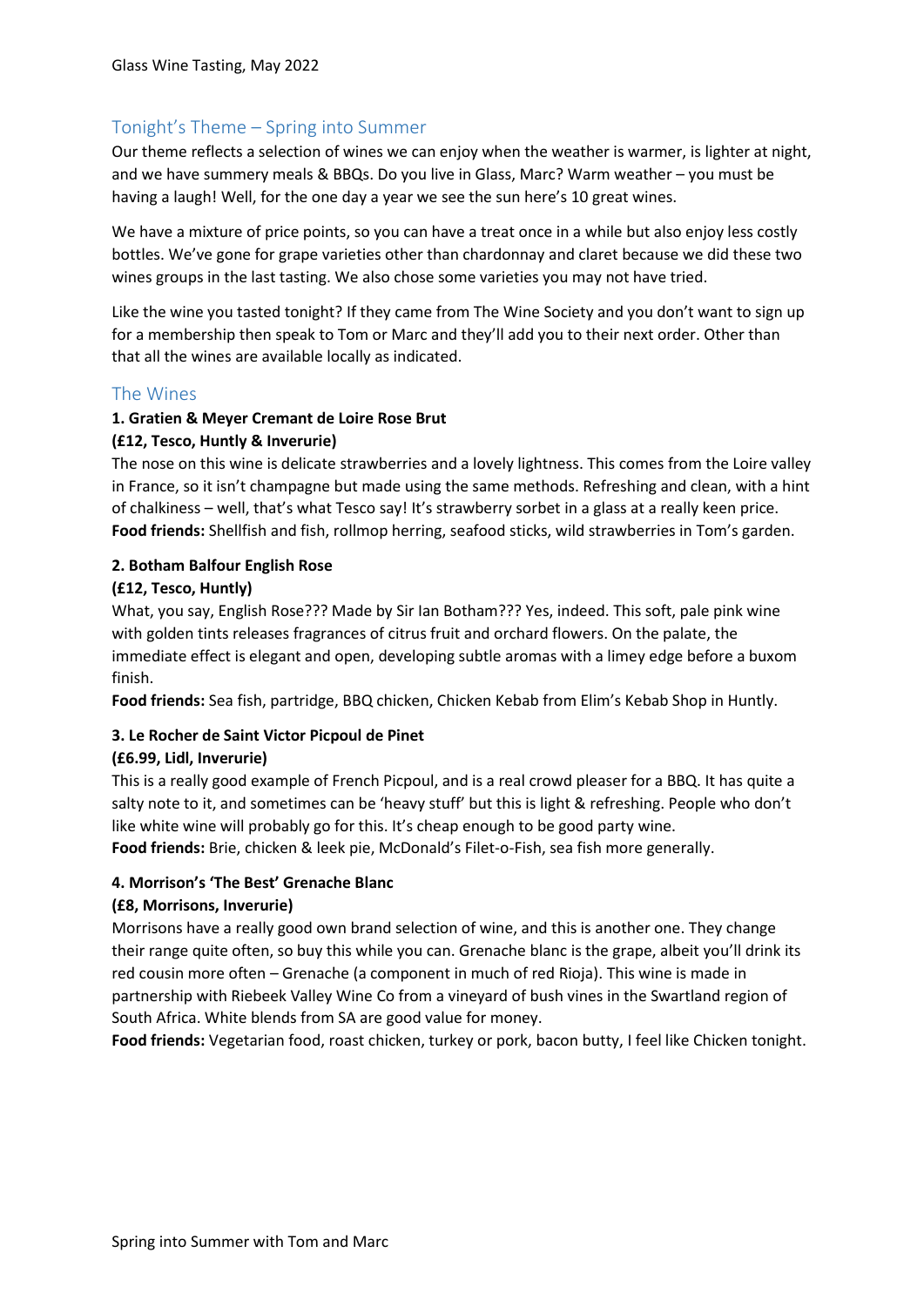# **5. Pouilly Fume, Domaine Seguin**

## **(£15.50, The Wine Society)**

Back to the Loire for this pretty little thing: more steely edged than a sharp plough blade, gun flinty sauvignon blanc from a wine marker who really has this nailed. The appellation is over the other side of the valley from Sancerre, and in both places the soil is clay and flint, and it really reflects in the taste profile. This much money spent on wine from Pouilly Fume gets you class wine for the money. **Food friends:** Soft cheeses, sea food, fish, trout, Lancashire cheese, salmon, Dufftown fish 'n' chips.

### **6. Pouilly-Fuisse, 2019**

## **(£14.99, Lidl, Inverurie)**

Well, we didn't say chardonnay but Marc sneaked this one in! Pouilly-Fuissé is the star commune in Burgundy's southern outpost of the Mâconnais, producing bodybuilder Chardonnay like this one, seasoned by oak ageing. This has the girth & guts to stand up to more robust food flavours, and at this price it'll get you some Burgundian white wine with big boots.

**Food friends:** BBQ foods, slow cooked chicken, salmon, Huntly's "Super Wok" prawn crackers.

# **7. Freeman's Bay Gisborne Pinot Gris**

### **(£6.99, Aldi, Inverurie)**

This is a grape most associated with Italy (where it is called Pinot Grigio) and the Alsace in France. Marc reckons the Alsatians overdo it a bit at times – their wines become a bit too "oily" for his liking. This one is different – lighter touch with some lovely aromas of honeysuckle and melon. Yellow pears and a hint of spice. This originates from New Zealand.

**Food friends:** Spicy dishes, Thai food, sea food, Manchego cheese, Café India's Tamarind Special

#### **8. Niedermenniger Riesling Kabinett, von Kesselstatt, 2019 (£11.95, The Wine Society)**

Remember Blue Nun? Well, sometimes you just want something with less alcohol but more body and a bit sweet. This is where Riesling batters down your cellar door! The Germans have a system to classify the sweetness of their Rieslings, and this one in a dry, rich form. It's steel-snap trap, racy and citrusy wine, with just a touch of sweetness to knock the edges off. A super match for spicy grub. **Food friends:** Fish curry, Vietnamese food, gammon, BBQ pork chop, Pot Noodle King Chow Mein

# **9. Fleurie Vieilles Vignes, Maison de la Madrière, Stéphane Aviron 2020 (£11.95, The Wine Society)**

And before the mystery wine a red. Marc and Tom both liked this Fleurie from Beaujolais. The grape here is Gamay, and it has real fruit character, a lovely example of what can be done in the better communes of Beaujolais. This is real summer quaffing wine, and we even managed to ween Tom off his Claret-fest with this one! Drink it slightly cool, straight out the bottle (no decanting). Tasty!

**Food friends:** Roe deer cutlets, rabbit, pheasant, sausages on the BBQ, charcuterie, Peperami.

#### **10. Samos Anthemis 2015**

# **(£9.95, The Wine Society)**

Goodness me: who'd have thought it, a sweet wine from the Aegean Sea. As sweet as Nana Mouskouri! Well, it's not literally "from the sea" – it'd be a salty devil if it were! The Greeks on Pythagoras's birthplace really know how to make primo "krasi" – a really lovely wine made from the muscat grape. Honey and caramelised organges, sweet enough but not tablet! **Food friends:** Most desserts, especially Crème brûlée, and a cheeky Bakewell Tart! Custard tarts.